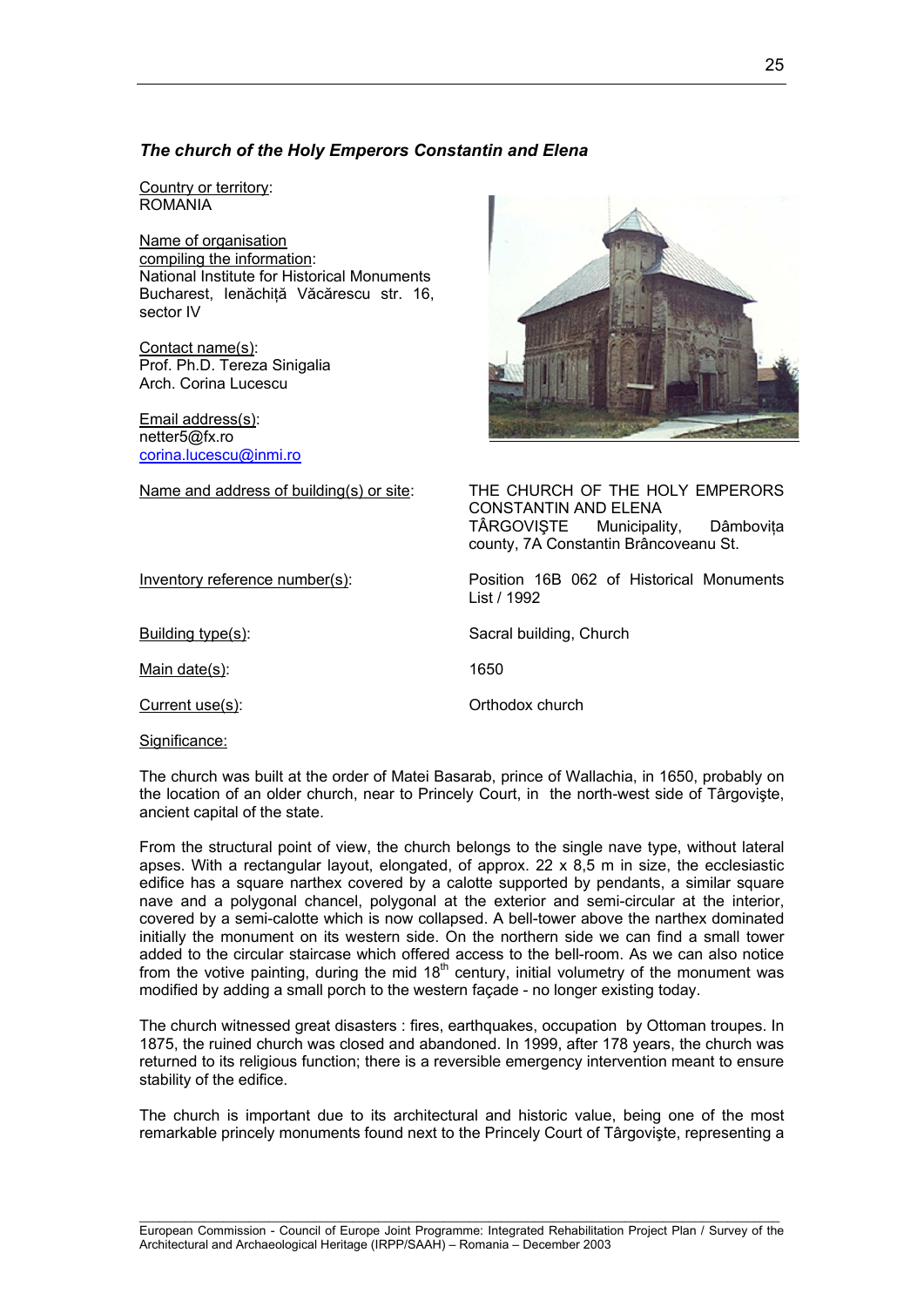landmark of the architectural style of Matei Basarab's age. Also it is part of a structural group of monuments with common planimetric-volumetric characteristics.

The architectural value of the church is enhanced by the artistic component of the paintings made in 1753, as well as the decoration carved in stone, representing an eloquent example of artistic skills and refinement of the stone craftsmen of the time.

# Categories of significance:

Of special national interest

Categories of ownership or interest:

Documentation and bibliographic references:

- The preliminary Studies and Researches, the Technical Expertise and the Feasability Study, all of these being elaborated by a private firm – FIDIAS PROIECT;
- Drăghiceanu, V., The Guide of historical monuments from Dâmbovita county, Târgoviste, 1907;
- Drăghiceanu, V., The ruin of The Holy Emperors from Târgoviște Historical Notes, B.C.M.I., III-rd year, 1910, page 125-126;
- Ghika-Budești, N., The ruin of The Holy Emperors from Târgoviște Architectural Notes, B.C.M.I., III-rd year, 1910, page 127-135;
- Ghika-Budeşti, N., The evolution of architecture from Muntenia and Oltenia, in XVII-th century, B.C.M.I., XXV year, 1932;
- Ionescu, G., The history of architecture in Romania, Bucureşti, 1982;
- Moisescu, C., Târgovişte Historical and Art monuments, Bucureşti, 1979;
- Nicolae, V., The founder Matei Basarab, Bucureşti 1982;
- Stoicescu, N., The Bibliography of localities and feudal monuments from Romania, I, Wallachia, II-nd vol., Craiova, 1970;
- Stoicescu, N. and Moisescu, C., Târgoviște and its monuments, București, 1976;
- Voinescu, T., Painters from XVIII-th century to the Church of The Holy Emperors from Târgovişte, S.C.I.A., 1961, no. 2, page 473-474;
- The Archives of The Historical Monuments Office, The Fund of the Commission from Historical Monuments, Bucureşti, Files no. 3387, 9199,1999,3887 – concerning to The Church of The Holy Emperors from Târgovişte
- Plans of the city from 1886, 1896, 1910, 1929 years

# Condition:

Very bad condition because of:

- structural failure and instability
- major internal deterioration
- major fire and earthquakes

# Risk:

Risk is related to the above mentioned factors.

# Condition:

Nowadays, the building is in an advanced state of decay and almost improper for use. The church suffered great loss: the bell-tower collapsed above the nave and the iconostasis, the disappearance of the wooden stairs leading to the bell-tower disappeared, as well as of the porch – out of which only faint traces of the columns are now left.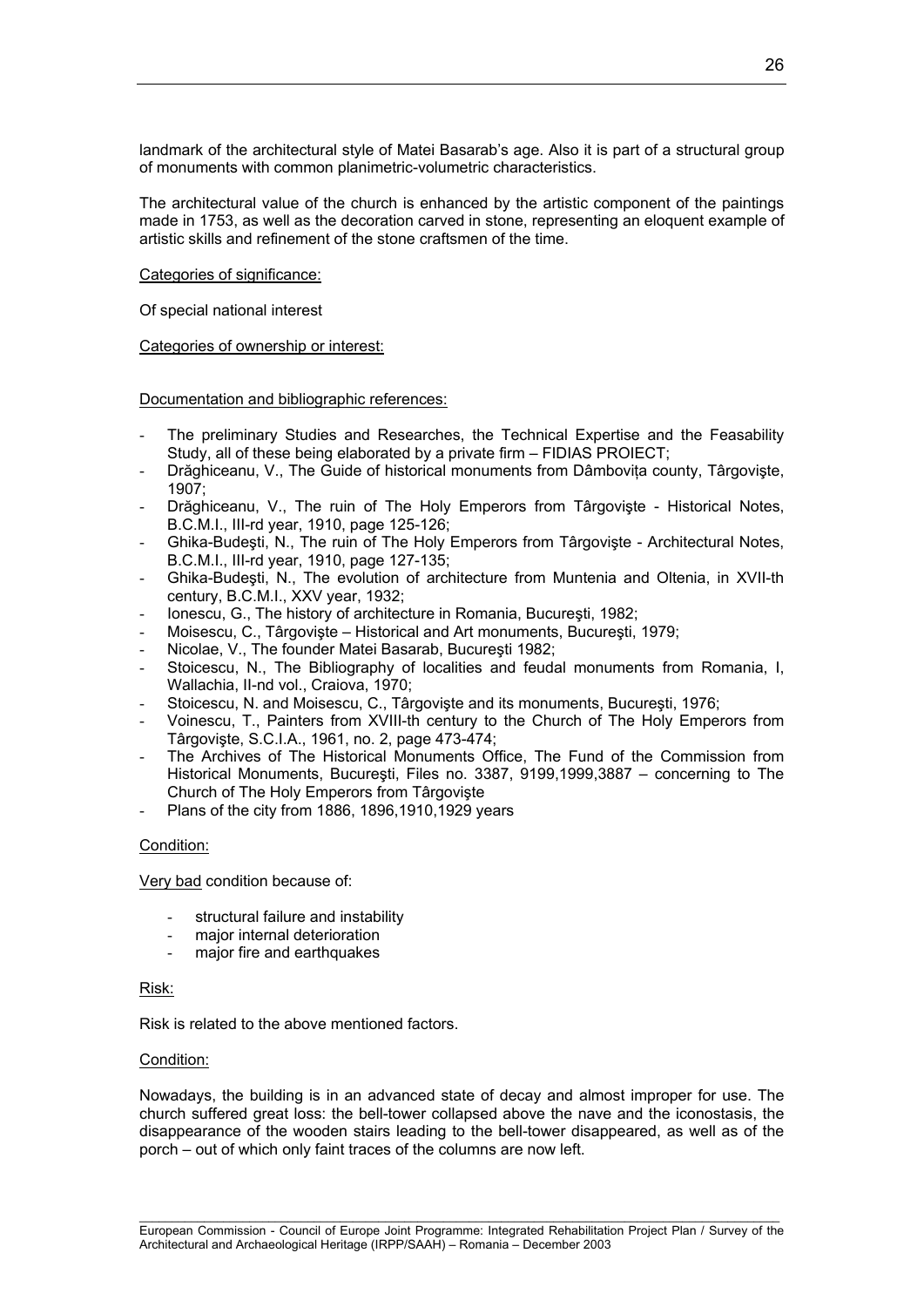The church is in a general state of decay, typical for consequences of seismic activity associated to a longitudinal fracture developed on a transversal direction.

### Technical assessment and costing:

From the point of view of the structural configuration, the main intervention is targeted at the elimination of the sources of decay and remedy of the degradations by a set of restoration and consolidation actions which aim to restore the original appearance and silhouette of the edifice, according to preliminary research.

Reversible restoration of the iconostasis and the disappeared tower is thus proposed. The interior painting shall be consolidated and restored. In terms of protection the painting, a small construction shall be placed in the church's courtyard to shelter the necessary chandelles desk.

The estimate cost according to the Feasibility Study it's about 480,000 EUR.

### Occupation:

The church was closed and abandoned for 178 years.

### Condition risk :

Immediate risk of further rapid deterioration or loss of fabric; solution agreed but not implemented.

### Ownership :

The church is the property of the Romanian Orthodox Church / the Orthodox Parish of **Târgoviste** 

### Occupation:

Fully occupied in regular use.

### Management:

The Parish of Târgovişte is responsible for the management of the building. The National Office for Historical Monuments is responsible for administering the funds and supervising works.

## Summary:

The church is important due to its architectural and historic value, being one of the most remarkable princely monuments found next to the Princely Court of Târgovişte, representing a landmark of the architectural style of Matei Basarab's age. Also it is part of a structural group of monuments with common planimetric-volumetric characteristics.

The architectural value of the church is enhanced by the artistic component of the paintings made in 1753, as well as the decoration carved in stone, representing an eloquent example of artistic skills and refinement of the stone craftsmen of the time.

Immediate risk of further rapid deterioration or loss of fabric; solution agreed but not implemented.

The potential priority level for intervention is *high*.